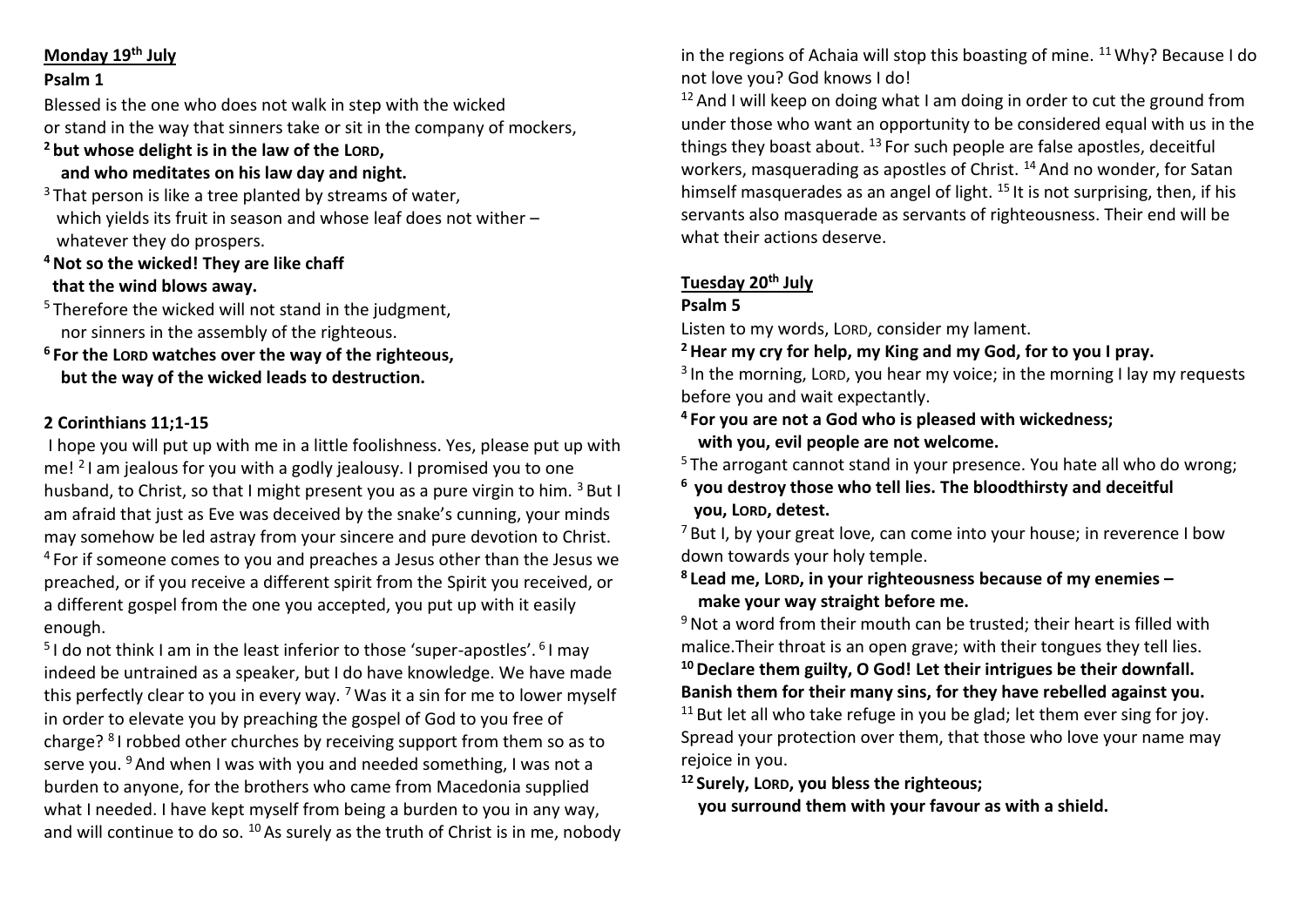## **2 Corinthians 11;16-end**

 $16$  I repeat: let no one take me for a fool. But if you do, then tolerate me just as you would a fool, so that I may do a little boasting. <sup>17</sup> In this self-confident boasting I am not talking as the Lord would, but as a fool. <sup>18</sup> Since many are boasting in the way the world does, I too will boast. <sup>19</sup> You gladly put up with fools since you are so wise! <sup>20</sup> In fact, you even put up with anyone who enslaves you or exploits you or takes advantage of you or puts on airs or slaps you in the face.  $^{21}$  To my shame I admit that we were too weak for that!

Whatever anyone else dares to boast about – I am speaking as a fool – I also dare to boast about. <sup>22</sup> Are they Hebrews? So am I. Are they Israelites? So am I. Are they Abraham's descendants? So am I. <sup>23</sup> Are they servants of Christ? (I am out of my mind to talk like this.) I am more. I have worked much harder, been in prison more frequently, been flogged more severely, and been exposed to death again and again. <sup>24</sup> Five times I received from the Jews the forty lashes minus one. <sup>25</sup> Three times I was beaten with rods, once I was pelted with stones, three times I was shipwrecked, I spent a night and a day in the open sea, <sup>26</sup> I have been constantly on the move. I have been in danger from rivers, in danger from bandits, in danger from my fellow Jews, in danger from Gentiles; in danger in the city, in danger in the country, in danger at sea; and in danger from false believers. <sup>27</sup> I have laboured and toiled and have often gone without sleep; I have known hunger and thirst and have often gone without food; I have been cold and naked. <sup>28</sup> Besides everything else, I face daily the pressure of my concern for all the churches.  $29$  Who is weak, and I do not feel weak? Who is led into sin, and I do not inwardly burn?

 $30$  If I must boast, I will boast of the things that show my weakness.  $31$  The God and Father of the Lord Jesus, who is to be praised for ever, knows that I am not lying. <sup>32</sup> In Damascus the governor under King Aretas had the city of the Damascenes guarded in order to arrest me. <sup>33</sup> But I was lowered in a basket from a window in the wall and slipped through his hands.

#### **Wednesday 21st July**

#### **Psalm 119;1-32**

Blessed are those whose ways are blameless,

who walk according to the law of the LORD.

**<sup>2</sup> Blessed are those who keep his statutes and seek him with all their heart** <sup>3</sup> they do no wrong but follow his ways.

**<sup>4</sup> You have laid down precepts that are to be fully obeyed.**

<sup>5</sup> Oh, that my ways were steadfast in obeying your decrees!

**<sup>6</sup> Then I would not be put to shame when I consider all your commands.**

 $^7$ I will praise you with an upright heart as I learn your righteous laws.

**8 I will obey your decrees; do not utterly forsake me.**

 $9$  How can a young person stay on the path of purity?

By living according to your word.

**<sup>10</sup> I seek you with all my heart; do not let me stray from your commands.**

<sup>11</sup> I have hidden your word in my heart that I might not sin against you.

**<sup>12</sup> Praise be to you, LORD; teach me your decrees.**

<sup>13</sup> With my lips I recount all the laws that come from your mouth.

**<sup>14</sup> I rejoice in following your statutes as one rejoices in great riches.**

- $15$  I meditate on your precepts and consider your ways.
- **<sup>16</sup> I delight in your decrees; I will not neglect your word.**

 $17$  Be good to your servant while I live, that I may obey your word.

- **<sup>18</sup>Open my eyes that I may see wonderful things in your law.**
- <sup>19</sup> I am a stranger on earth; do not hide your commands from me.

**<sup>20</sup> My soul is consumed with longing for your laws at all times.**

 $21$  You rebuke the arrogant, who are accursed, those who stray from your commands.

**<sup>22</sup> Remove from me scorn and contempt, for I keep your statutes.**

- <sup>23</sup> Though rulers sit together and slander me, your servant will meditate on your decrees.
- **<sup>24</sup> Your statutes are my delight; they are my counsellors.**
- $25$  I am laid low in the dust; preserve my life according to your word.
- **<sup>26</sup> I gave an account of my ways and you answered me; teach me your decrees.**
- $27$  Cause me to understand the way of your precepts, that I may meditate on your wonderful deeds.
- **<sup>28</sup> My soul is weary with sorrow; strengthen me according to your word.**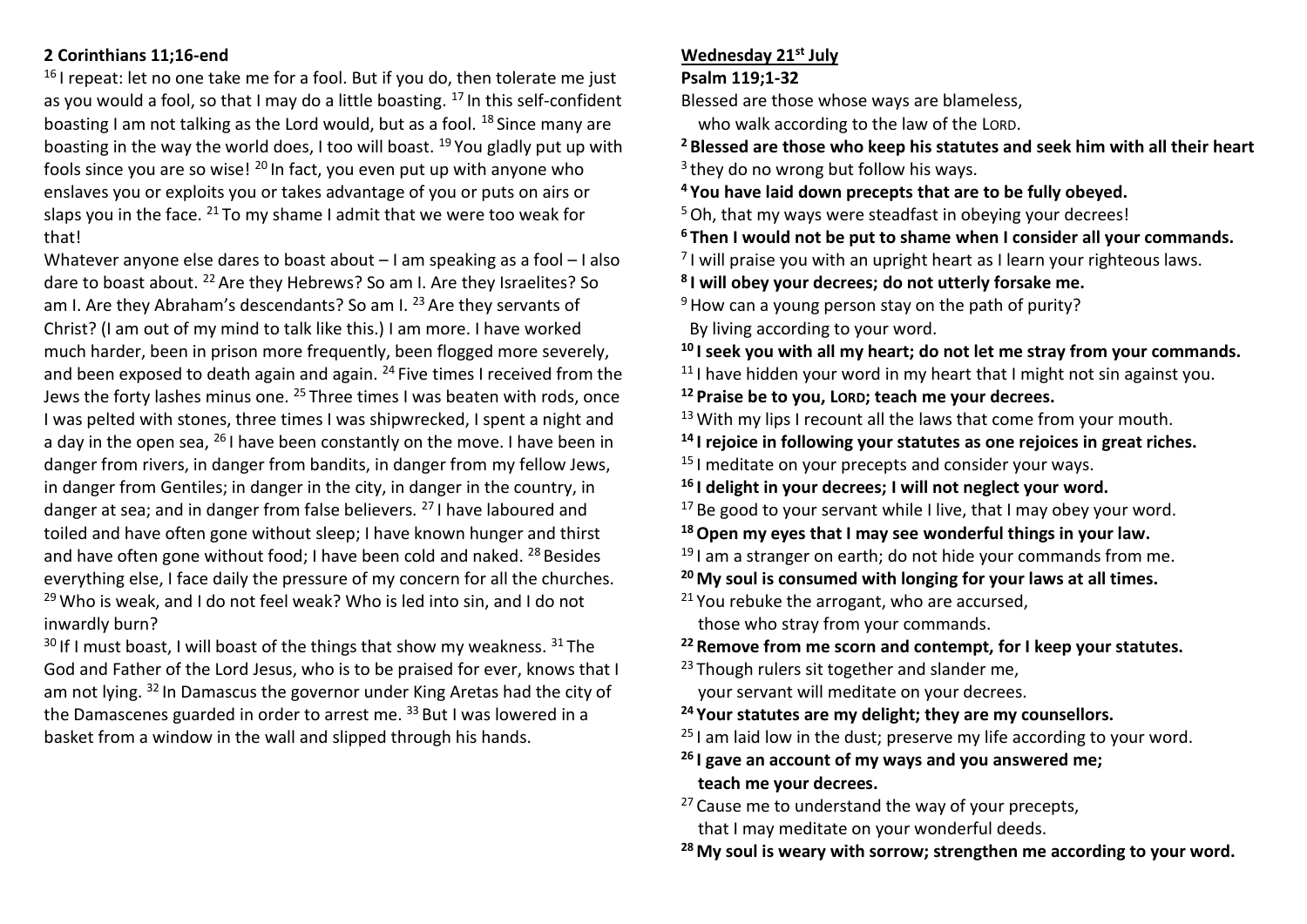$29$  Keep me from deceitful ways; be gracious to me and teach me your law. **<sup>30</sup> I have chosen the way of faithfulness; I have set my heart on your laws.**

<sup>31</sup> I hold fast to your statutes, LORD; do not let me be put to shame.

**<sup>32</sup> I run in the path of your commands,**

 **for you have broadened my understanding.**

## **2 Corinthians 12**

12 I must go on boasting. Although there is nothing to be gained, I will go on to visions and revelations from the Lord.  $21$  know a man in Christ who fourteen years ago was caught up to the third heaven. Whether it was in the body or out of the body I do not know – God knows.  $3$  And I know that this man – whether in the body or apart from the body I do not know, but God knows – <sup>4</sup> was caught up to paradise and heard inexpressible things, things that no one is permitted to tell. <sup>5</sup> I will boast about a man like that, but I will not boast about myself, except about my weaknesses. <sup>6</sup> Even if I should choose to boast, I would not be a fool, because I would be speaking the truth. But I refrain, so no one will think more of me than is warranted by what I do or say,  $7$  or because of these surpassingly great revelations. Therefore, in order to keep me from becoming conceited, I was given a thorn in my flesh, a messenger of Satan, to torment me. <sup>8</sup> Three times I pleaded with the Lord to take it away from me.  $9$  But he said to me, 'My grace is sufficient for you, for my power is made perfect in weakness.' Therefore I will boast all the more gladly about my weaknesses, so that Christ's power may rest on me. <sup>10</sup> That is why, for Christ's sake, I delight in weaknesses, in insults, in hardships, in persecutions, in difficulties. For when I am weak, then I am strong.

#### *Paul's concern for the Corinthians*

 $11$  I have made a fool of myself, but you drove me to it. I ought to have been commended by you, for I am not in the least inferior to the 'super-apostles', [ even though I am nothing. <sup>12</sup> I persevered in demonstrating among you the marks of a true apostle, including signs, wonders and miracles.  $^{13}$  How were you inferior to the other churches, except that I was never a burden to you? Forgive me this wrong!

 $14$  Now I am ready to visit you for the third time, and I will not be a burden to you, because what I want is not your possessions but you. After all, children should not have to save up for their parents, but parents for their children.

<sup>15</sup> So I will very gladly spend for you everything I have and expend myself as well. If I love you more, will you love me less?  $^{16}$  Be that as it may, I have not been a burden to you. Yet, crafty fellow that I am, I caught you by trickery! <sup>17</sup> Did I exploit you through any of the men I sent to you?  $181$  urged Titus to go to you and I sent our brother with him. Titus did not exploit you, did he? Did we not walk in the same footsteps by the same Spirit?

 $19$  Have you been thinking all along that we have been defending ourselves to you? We have been speaking in the sight of God as those in Christ; and everything we do, dear friends, is for your strengthening. <sup>20</sup> For I am afraid that when I come I may not find you as I want you to be, and you may not find me as you want me to be. I fear that there may be discord, jealousy, fits of rage, selfish ambition, slander, gossip, arrogance and disorder. <sup>21</sup> I am afraid that when I come again my God will humble me before you, and I will be grieved over many who have sinned earlier and have not repented of the impurity, sexual sin and debauchery in which they have indulged.

# **Thursday 22nd July**

#### **Psalm 32**

Blessed is the one whose transgressions are forgiven, whose sins are covered.

**<sup>2</sup> Blessed is the one whose sin the LORD does not count against them and in whose spirit is no deceit.**

 $3$  When I kept silent, my bones wasted away through my groaning all day long.

**<sup>4</sup> For day and night your hand was heavy on me; my strength was sapped as in the heat of summer.**

<sup>5</sup> Then I acknowledged my sin to you and did not cover up my iniquity. I said,

'I will confess my transgressions to the LORD.' And you forgave the guilt of my sin.

# **<sup>6</sup> Therefore let all the faithful pray to you while you may be found; surely the rising of the mighty waters will not reach them.**

- <sup>7</sup> You are my hiding-place; you will protect me from trouble and surround me with songs of deliverance.
- **8 I will instruct you and teach you in the way you should go; I will counsel you with my loving eye on you.**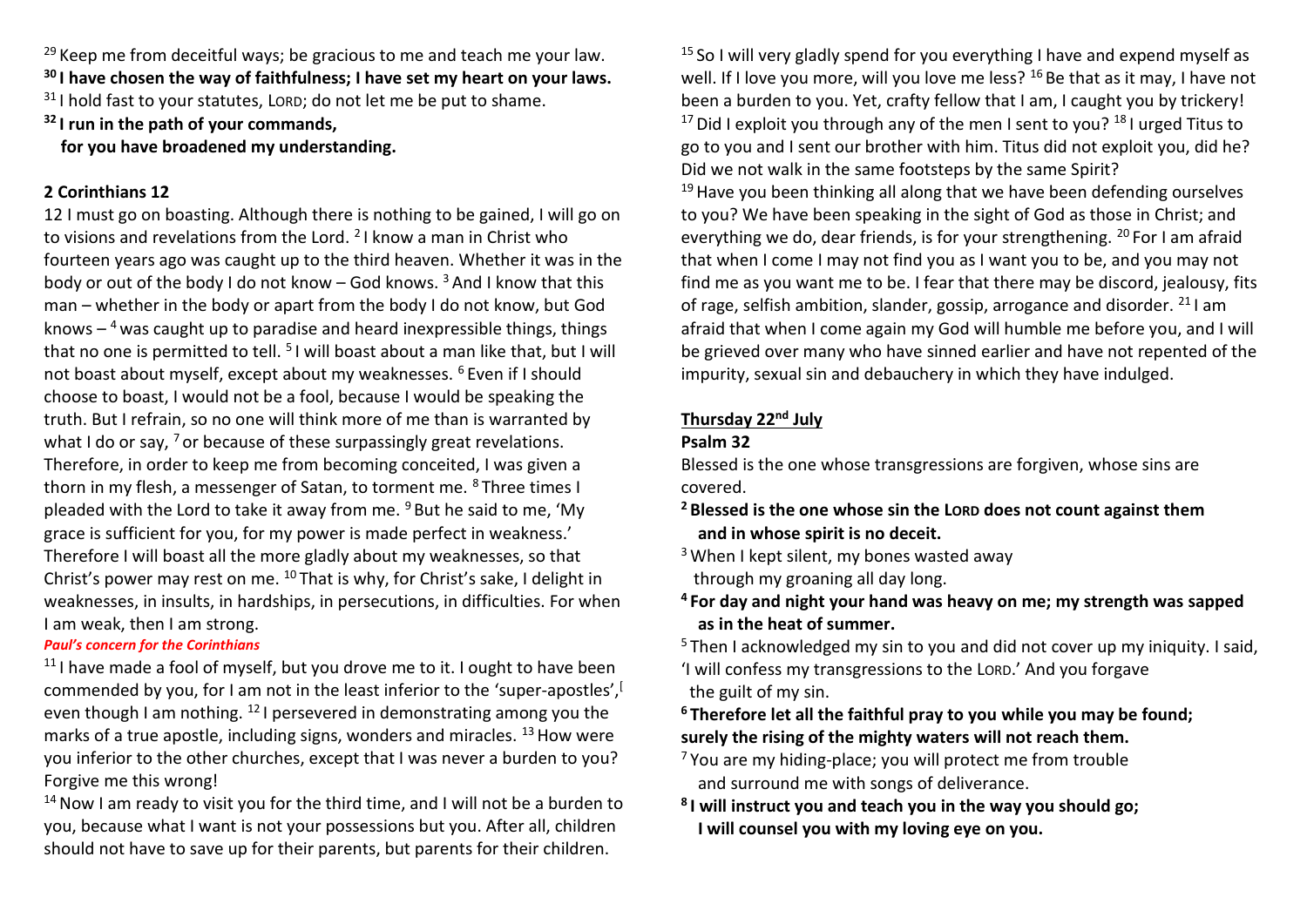$9$  Do not be like the horse or the mule, which have no understanding but must be controlled by bit and bridle or they will not come to you.

- **<sup>10</sup> Many are the woes of the wicked, but the LORD's unfailing love surrounds the one who trusts in him.**
- $11$  Rejoice in the LORD and be glad, you righteous; sing, all you who are upright in heart!

# **2 Corinthians 13**

#### *Final warnings*

13 This will be my third visit to you. 'Every matter must be established by the testimony of two or three witnesses.'<sup>[\[a\]](https://www.biblegateway.com/passage/?search=2+corinthians+13&version=NIVUK#fen-NIVUK-29045a) 2</sup> I already gave you a warning when I was with you the second time. I now repeat it while absent: on my return I will not spare those who sinned earlier or any of the others,  $3$  since you are demanding proof that Christ is speaking through me. He is not weak in dealing with you, but is powerful among you.  $4$  For to be sure, he was crucified in weakness, yet he lives by God's power. Likewise, we are weak in him, yet by God's power we will live with him in our dealing with you. <sup>5</sup> Examine yourselves to see whether you are in the faith; test yourselves. Do you not realise that Christ Jesus is in you – unless, of course, you fail the test? <sup>6</sup> And I trust that you will discover that we have not failed the test.  $<sup>7</sup>$  Now we pray to God that you will not do anything wrong – not so that</sup> people will see that we have stood the test but so that you will do what is right even though we may seem to have failed. <sup>8</sup> For we cannot do anything against the truth, but only for the truth.  $9$  We are glad whenever we are weak but you are strong; and our prayer is that you may be fully restored. <sup>10</sup> This is why I write these things when I am absent, that when I come I may not have to be harsh in my use of authority – the authority the Lord gave me for building you up, not for tearing you down.

## **Final greetings**

<sup>11</sup> Finally, brothers and sisters, rejoice! Strive for full restoration, encourage one another, be of one mind, live in peace. And the God of love and peace will be with you.

<sup>12</sup> Greet one another with a holy kiss.  $^{13}$  All God's people here send their greetings.

 $14$  May the grace of the Lord Jesus Christ, and the love of God, and the fellowship of the Holy Spirit be with you all.

# **Friday 23rd July**

## **Psalm 19**

The heavens declare the glory of God;

the skies proclaim the work of his hands.

**<sup>2</sup>Day after day they pour forth speech;**

 **night after night they reveal knowledge.**

 $3$  They have no speech, they use no words; no sound is heard from them.

**<sup>4</sup> Yet their voice goes out into all the earth, their words to the ends of the world. In the heavens God has pitched a tent for the sun.**

<sup>5</sup> It is like a bridegroom coming out of his chamber,

like a champion rejoicing to run his course.

# **6 It rises at one end of the heavens and makes its circuit to the other; nothing is deprived of its warmth.**

 $7$  The law of the LORD is perfect, refreshing the soul. The statutes of the LORD are trustworthy, making wise the simple.

**<sup>8</sup> The precepts of the LORD are right, giving joy to the heart.**

**The commands of the LORD are radiant, giving light to the eyes.**  $9$  The fear of the LORD is pure, enduring for ever.

The decrees of the LORD are firm, and all of them are righteous.

 **They are more precious than gold, than much pure gold; they are sweeter than honey, than honey from the honeycomb.** By them your servant is warned; in keeping them there is great reward. **But who can discern their own errors? Forgive my hidden faults.** Keep your servant also from wilful sins; may they not rule over me. Then I will be blameless, innocent of great transgression.

**<sup>14</sup> May these words of my mouth and this meditation of my heart be pleasing in your sight, LORD, my Rock and my Redeemer.**